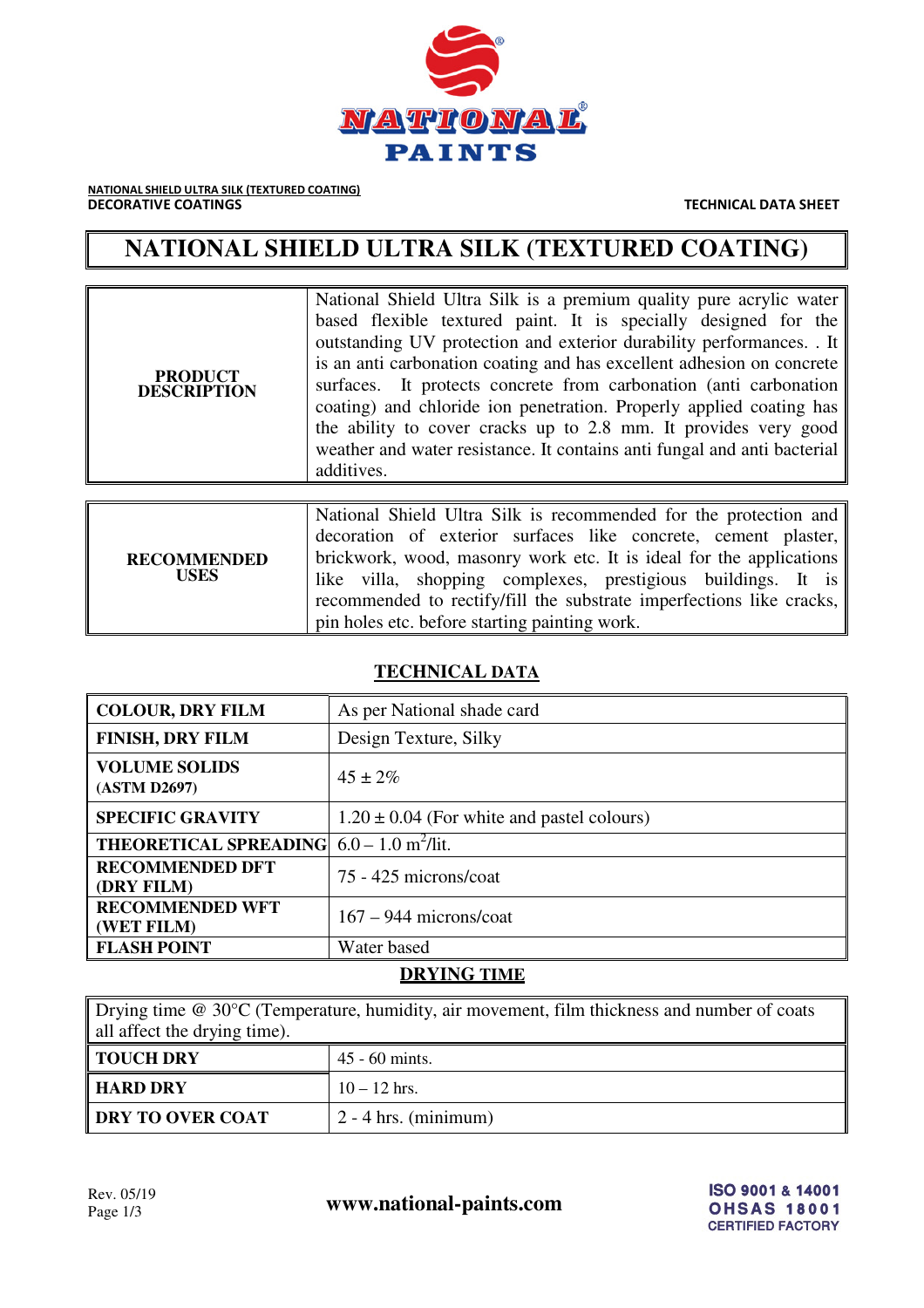

NATIONAL SHIELD ULTRA SILK (TEXTURED COATING) **DECORATIVE COATINGS TECHNICAL DATA SHEET** 

# **ADVANTAGES**

| <b>NATIONAL SHIELD</b><br><b>ULTRA SILK</b> | Outstanding UV protection and exterior durability, anti-carbonation<br>coating, excellent adhesion and alkali resistance, resistance to<br>chloride ion penetration, attractive silky design texture, flexible<br>membrane, cracks tolerance up to 2.8 mm, very good weather and $\parallel$<br>water resistance. |
|---------------------------------------------|-------------------------------------------------------------------------------------------------------------------------------------------------------------------------------------------------------------------------------------------------------------------------------------------------------------------|
|---------------------------------------------|-------------------------------------------------------------------------------------------------------------------------------------------------------------------------------------------------------------------------------------------------------------------------------------------------------------------|

# **APPLICATION INSTRUCTION**

| <b>SURFACE PREPARATION</b> | Before application, the surface should be sound, clean and free from  |
|----------------------------|-----------------------------------------------------------------------|
|                            | oil, grease, loose particles, dust, etc. Any defects on the substrate |
|                            | should be rectified before starting painting. Application can be done |
|                            | by the recommended application methods.                               |

## **APPLICATION DATA**

| <b>APPLICATION METHODS</b>                  | Spray: Airless spray or conventional spray.<br>Roller: Sponge roller offers attractive texture.<br>Brush: For corners and edges. |  |
|---------------------------------------------|----------------------------------------------------------------------------------------------------------------------------------|--|
| <b>CLEANING/THINNING</b>                    | Water                                                                                                                            |  |
| <b>THINNER (VOLUME)</b>                     | Maximum up to 20% (depends on method of application)                                                                             |  |
| <b>CNVENTIONAL SPRAY</b>                    | Possible                                                                                                                         |  |
| <b>AIRLESS SPRAY</b><br><b>REQUIREMENTS</b> | Pressure: 20 Mpa (2800 psi)<br>Nozzle: $0.53 - 0.78$ mm.<br>Angle of spray: $45^0$ - $80^0$                                      |  |

#### **SYSTEM**

| <b>RECOMMENDED</b><br><b>SYSTEM</b><br>(To be applied on<br>prepared surface) | 1. National Aqua Siloxane Primer                                                                  | l coat  |
|-------------------------------------------------------------------------------|---------------------------------------------------------------------------------------------------|---------|
|                                                                               | OR                                                                                                |         |
|                                                                               | 1. National Shield Alkali Resistant Primer (W.B) or National<br>Acrylic Primer (W.B)              | 1 coat  |
|                                                                               | Use National Shield Exterior Filler WB, if required, to fill pin holes and<br>minor imperfection. |         |
|                                                                               | 2. National Shield Ultra Silk                                                                     | 2 coats |

# **ADDITIONAL DATA**

|  | <b>SHELF LIFE</b> $\textcircled{e}$ 30°C   18 months, in original sealed container, with proper storage conditions |
|--|--------------------------------------------------------------------------------------------------------------------|
|--|--------------------------------------------------------------------------------------------------------------------|

Rev. 05/19<br>Page 2/3 **www.national-paints.com**